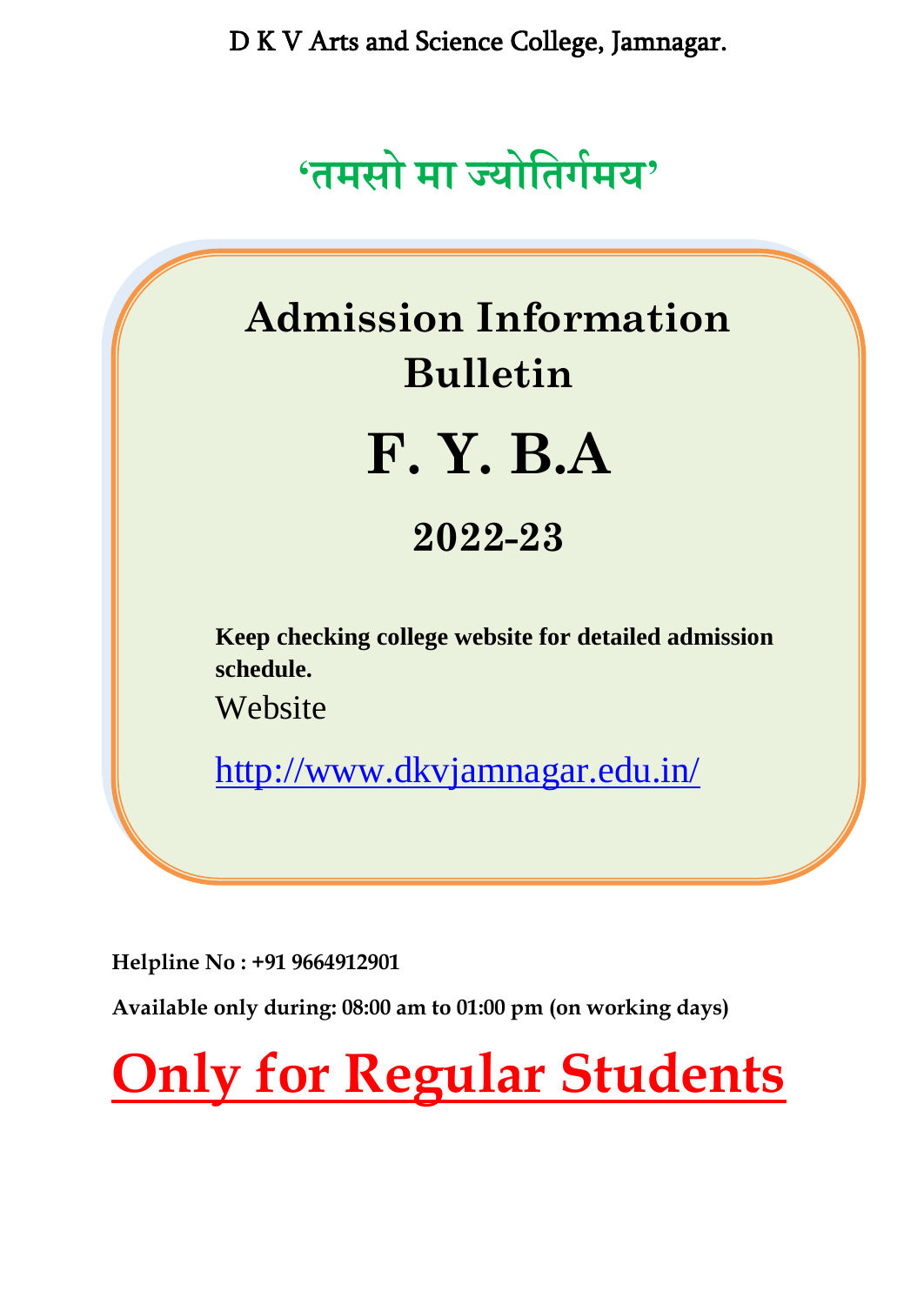## **F. Y. B. A. Admission Information Booklet 2022-23**



College Help Line Number: +91 9664912901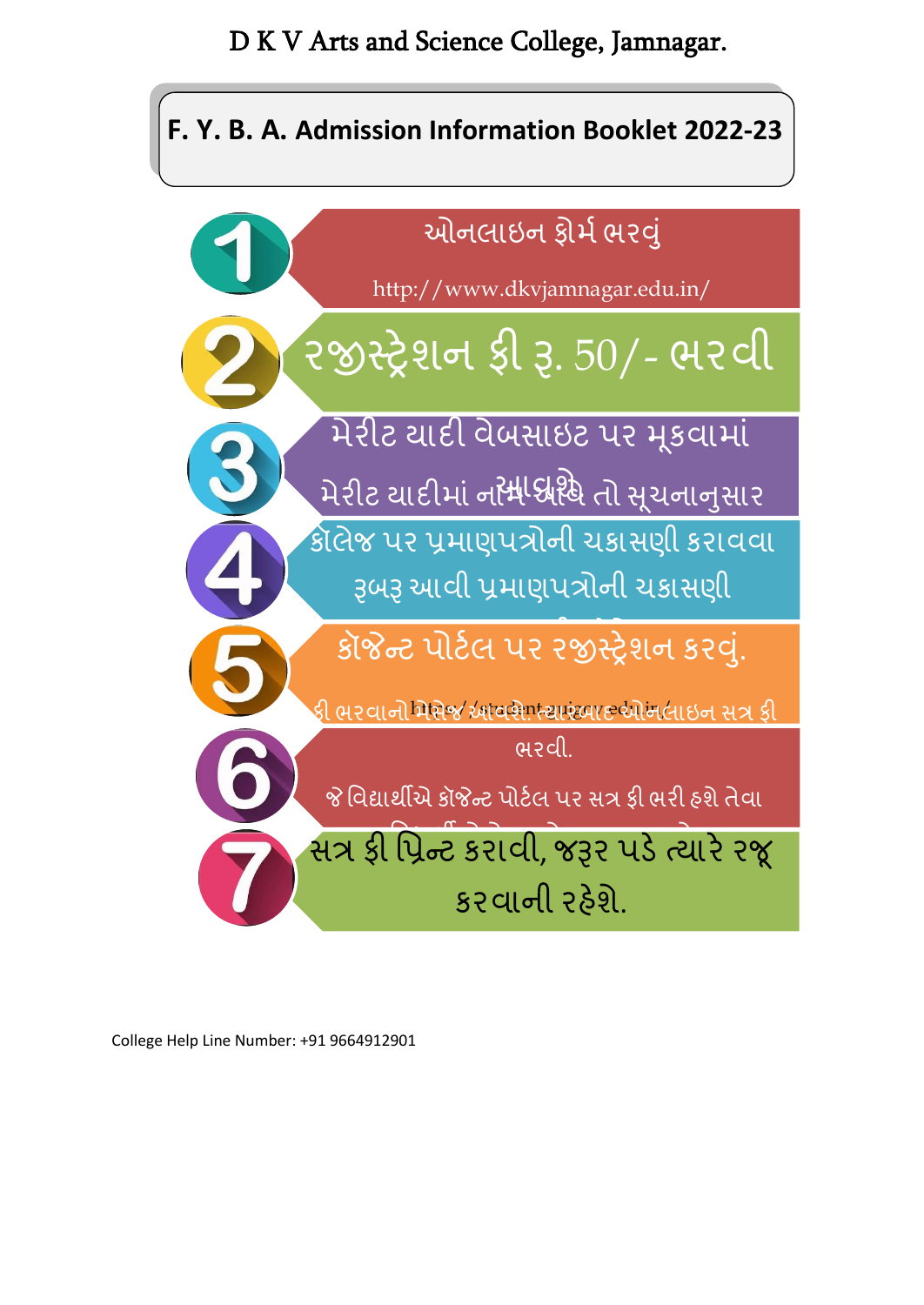## **F. Y. B.A. Admission Information Booklet 2022-23**





College Help Line Number: +91 9664912901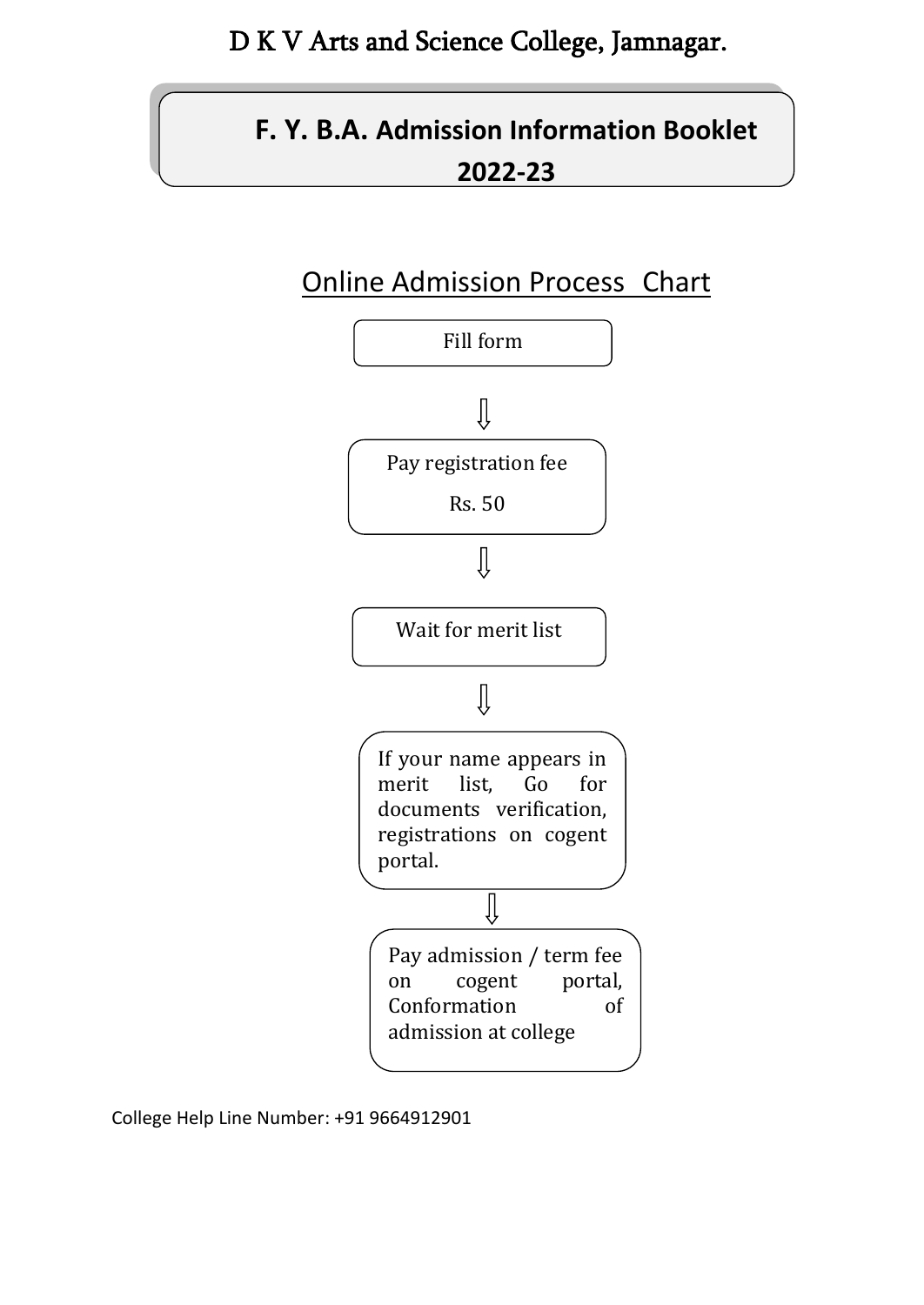## Important Dates

|                                                                                                                               | <b>Starting Date</b>        | Ending date          |
|-------------------------------------------------------------------------------------------------------------------------------|-----------------------------|----------------------|
|                                                                                                                               | and time                    | and time             |
| ઓનલાઇન ફોર્મ ભરવું અને ફેરફાર કરવા                                                                                            | 09-06-2022                  | 20-06-2022           |
| Online form filling and modification                                                                                          | $(10:30 \text{ am})$        | $(05:00 \text{ pm})$ |
| પ્રથમ મેરિટ લિસ્ટ અને તેમાં પસંદગી પામેલા વિદ્યાર્થીઓ.                                                                        | 24-06-2022                  |                      |
| First merit list publish for selected students.                                                                               |                             |                      |
| પ્રથમ મેરિટ લિસ્ટમાં પસંદગી પામેલા વિદ્યાર્થીઓ માટે ડોક્યુમેન્ટ                                                               | 25, 27 & 28-06-2022         |                      |
| વેરિફિકેશન, કોજન્ટ રજિસ્ટ્રેશન અને ઓનલાઈન ફીની યુકવણી.                                                                        | 9:00 am to 12:00 pm         |                      |
| Document verification, Cogent registration and online fee<br>payment for the selected students in 1 <sup>st</sup> merit list. |                             |                      |
| બીજું મેરિટ લિસ્ટ અને તેમાં પસંદગી પામેલા વિદ્યાર્થીઓ.                                                                        | 01-07-2022                  |                      |
| Second merit list publish for selected students.                                                                              |                             |                      |
| બીજું મેરિટ લિસ્ટમાં પસંદગી પામેલા વિદ્યાર્થીઓ માટે ડોક્યુમેન્ટ                                                               | $[04-07-2022$ to 06-07-2022 |                      |
| વેરિફિકેશન, કોજન્ટ રજિસ્ટ્રેશન અને ઓનલાઈન ફીની ચુકવણી.                                                                        | 9:00 am to 12:00 pm         |                      |
| Document verification, Cogent registration and online fee<br>payment for the selected students in $2nd$ merit list.           |                             |                      |
| ત્રીજું મેરિટ લિસ્ટ અને તેમાં પસંદગી પામેલા વિદ્યાર્થીઓ.                                                                      | 08-07-2022                  |                      |
| Third merit list publish for selected students.                                                                               |                             |                      |
| ત્રીજું મેરિટ લિસ્ટમાં પસંદગી પામેલા વિદ્યાર્થીઓ માટે ડોક્યુમેન્ટ                                                             | 09 & 11-07-2022             |                      |
| વેરિફિકેશન, કોજન્ટ રજિસ્ટ્રેશન અને ઓનલાઈન ફીની યુકવણી.                                                                        | 9:00 am to 12:00 pm         |                      |
| Document verification, Cogent registration and online fee<br>payment for the selected students in 3 <sup>rd</sup> merit list. |                             |                      |

Important Note:

- પ્રવેશ યાદીઓની સંખ્યા ખાલી જગ્યાઓની પ્રાપ્યતાના આધારે રહેશે.
- Number of merit list will be subject to the availability of vacancies.
- ઓનલાઈનફોર્મ 20-06-2022 પછી કોઈપણ સંજોગોમાં ભરી શકાશે નહિ.
- After 20-06-2022 online form cannot be submitted in any case.
- અનિવાર્ય સંજોગોમાં જ તારીખોમાં ફેરફાર કરવામાં આવશે. આથી કૉલેજની વેબસાઈટ હંમેશા નિયમિત જોવાનું રાખશો.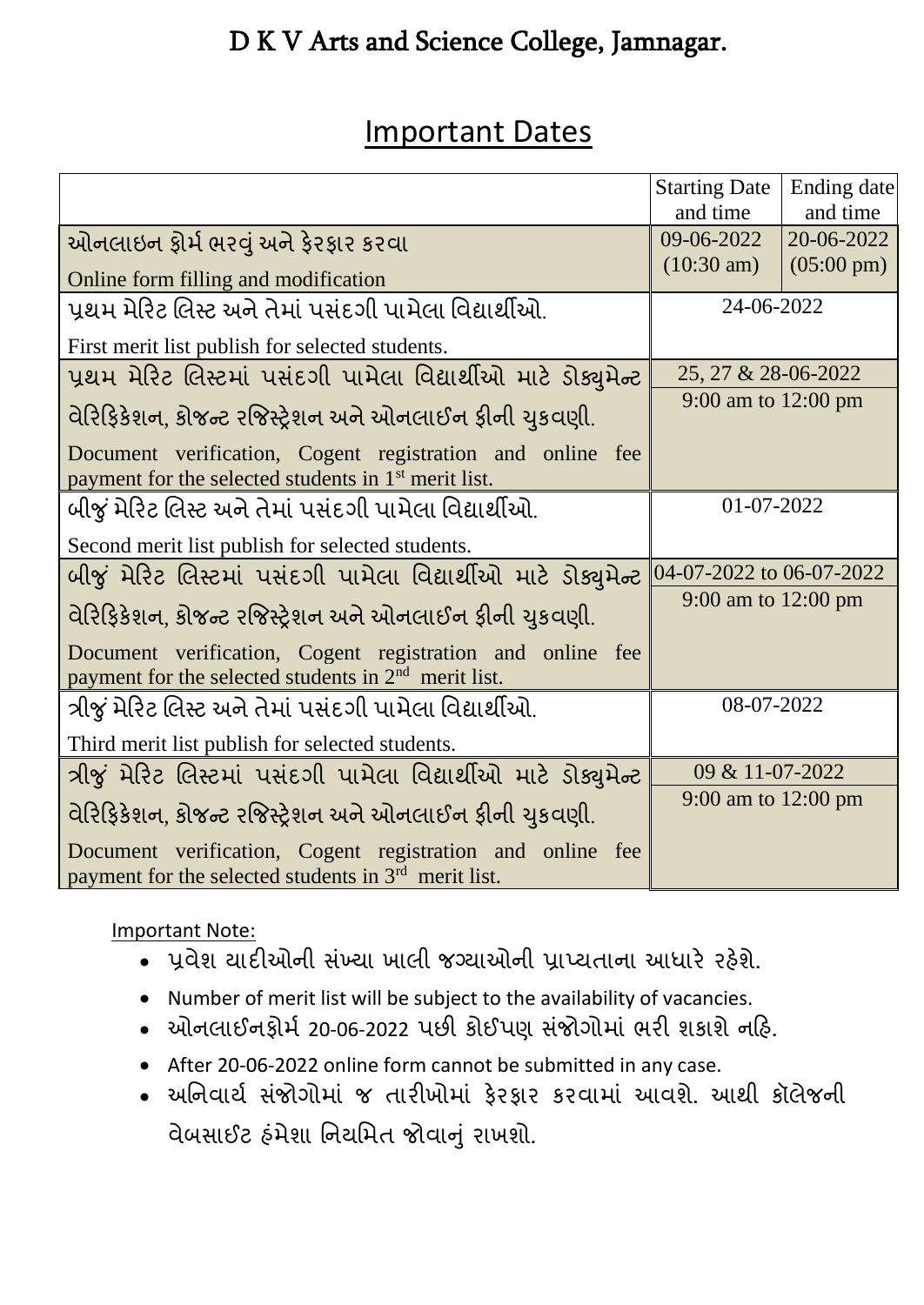- Schedule will be change in unavoidable situations only. So visit website regularly.
- ફોર્મ ચકાસણી વખતેજો વવદ્યાર્થીએ ર્ારહતી ખોટી ભરી હશેતો પ્રવેશ ફી ભરેલ હશેછતાું પ્રવેશ રદ ર્થવાનેપાત્ર ઠરશેઅનેભરેલી ફી પરત ર્ળશેનહીં. તેર્થી ફોર્મર્ાું સાચી જ ર્ારહતી ભરવી.
- If the student has filled in the information incorrectly during the form verification, the admission fee will be paid but the admission will be eligible for cancellation and the paid fee will not be refunded. So fill in the correct information in the form.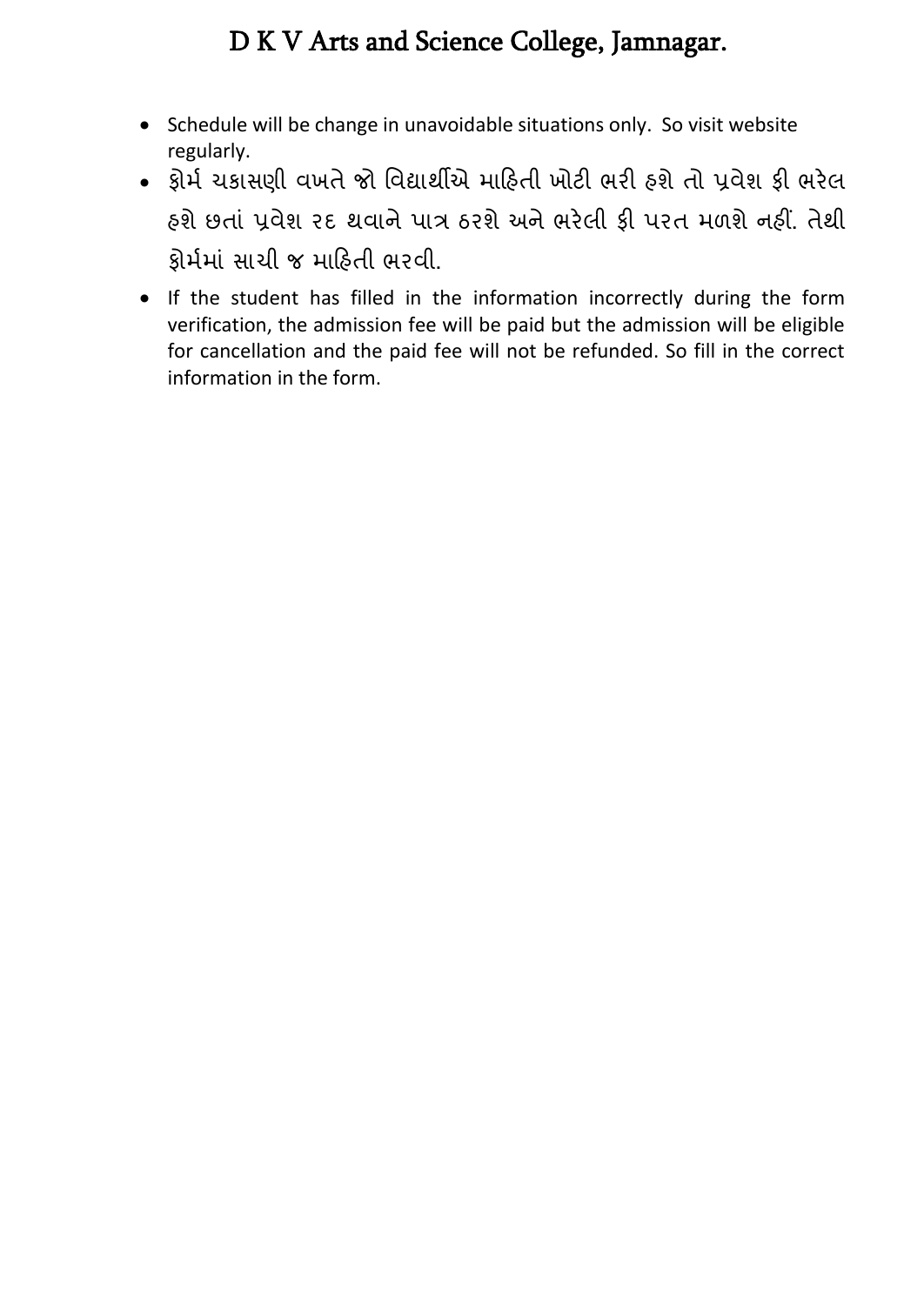## **ઓનલાઇન એડમિશન પ્રમિયાની મિગતિાર િામિતી Online Admission Process**

#### ૧. પ્રથમ તબક્કો (ફોર્મ ભરવું):

- એડમીશન ફોર્મ ભરતાં પહેલાં ઓનલાઇન એડમિશન પ્રક્રિયાની માહિતી ચોકસાઇપૂર્વક વાુંચવી.
- કોર્મ ભરતી વખતે માંગેલ માહિતી સાચી અને ચોક્કસ ભરાય તેની ખાસ કાળજી રાખવી.
- ફ્રોર્મમાં અપલોડ કરવાનો પ્રવેશાર્થીનો ફોટો યુનિવર્સિટી દ્વારા આપવામાં આવતી ર્ાકમશીટર્ાું આવતો હોઈWHITEBACKGROUND વાળો યોગ્ય સાઇઝ (MAX. 50KB)નો હોવો જરૂરી છે.Signature નીSize 15 KB ર્થીવધારેરાખવીનરહ

#### 1. **First Step (Fill up Form)**

- Before filling application form go thoroughly to the booklet.
- Take care to fill up the correct information when you fill the form.
- Photo is going to be printed on mark sheet, it is mandatory to upload a white background (size of Max 50 kb) passport size photo.

## ૨. બીજો તબક્કો: (ફોર્મફી Rs. ૫૦/- ભરવી)

- પૂવેશાર્થીએ પોતાના અથવા વાલીના કાયમી મોબાઈલ નંબર તથા પ્રવેશાર્થીએ પોતાના <mark>જ E-mail id થી રજીસ્ટ્રેશન કરવાનું રહેશે.</mark> તેથી પ્રવેશાર્થીએ કોઈ પણ બીજી વ્યક્તિના Emailid કે મોબાઇલ નંબરનો ઉપયોગ કરવો નહીં.<mark>(ફોર્મ તથા ફી રીસીપ્ટ પ્રવેશાર્થીને E-</mark> mailમાં મોકલવામાં આવશે. જેથી E-mailid પ્રવેશાર્થીનું પોતાનું જ હોવું ફરજીયાત છે)
- ઉપરોક્ત માહિતી submit કર્યા બાદ મોબાઈલ તેમજ E-mail માં આવેલ OTP enter કરી ફોર્મફી Rs. 50/- ઓનલાઈન ભરવાની રહેશે.

#### **૨. Second Step (Pay Form Fee Rs. 50)**

- The entrant has to register with his / her permanent mobile number and the entrant has to register with his / her own e-mail id. So the entrant should not use any other person's e-mailid or mobile number. (Form and fee receipt will be sent to the entrant in e-mail. So the e-mailid entrant must have his own)
- After submitting the above information, enter the OTP in mobile as well as email and the form fee is Rs. 50 / - has to be paid online.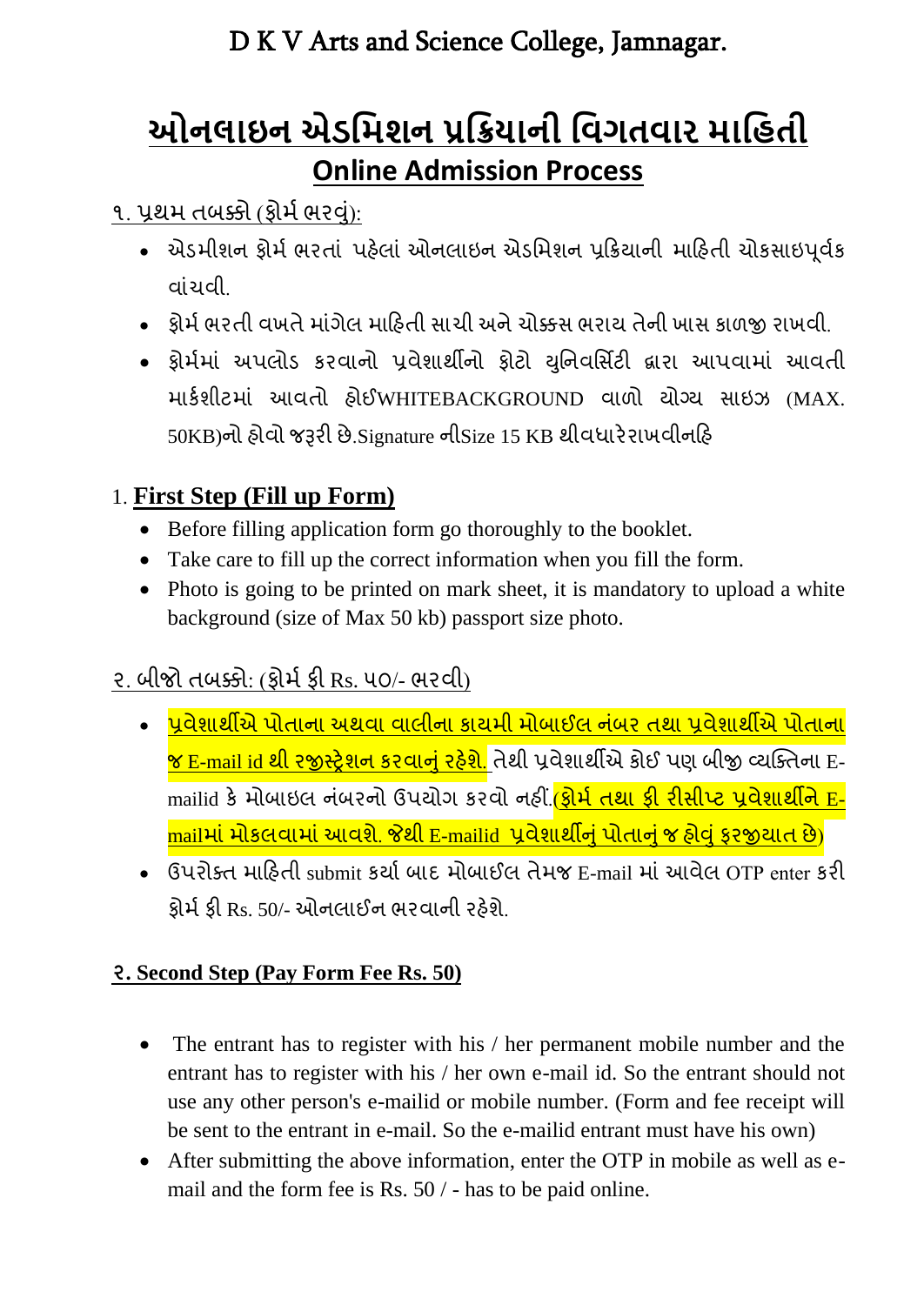#### ૩. **ત્રીજો તબક્કો: (ડોક્યમુ ેન્ટ વેરીફીકેશન)**

જે પ્રવેશાર્થીનું મેરિટ લિસ્ટમાં નામ આવે તે વિદ્યાર્થીએ પ્રવેશ ફોર્મમાં દર્શાવેલ નિયમો મુજબ જરૂરી ડોક્યુમેંટ્સ સ્વપ્રમાણિત કરીને ક્રમ પ્રમાણે ગોઠવીને (બે નકલમાં) કૉલેજમાં ચકાસણીના હેતુથી જમા કરાવવાના રહેશે વિદ્યાર્થીએ સરકારશ્રીના cogent પોર્ટલ પર રજીસ્ટ્રેશન કરવાનું રહેશે આ અંગેનું માર્ગદર્શન કોલેજમાં આર્ટ્સ વિભાગના સ્માર્ટ ક્લાસમાં આપવામાં આવશે અને તેની સાથે ધોરણ-૧૨ ની અસલ માર્કશીટ એનરોલમેંન્ટ માટે જમા કરાવાના રહેશે.

#### **3. Third Step (document verification)**

The student whose name appears in the merit list will have to self-certify the required documents as per the rules given in the admission form and arrange them in order (in two copies) and submit them to the college for the purpose of verification. The student has to register on the cogent portal of the government. Guidance in this regard will be given in the smart class of the arts department in the college and along with it the original marksheet of standard 12 will have to be submitted for enrollment.

### **૪. ચોથો તબક્કો: (એડમીશન ફી ભરવી**)

રજીસ્ટ્રેશન થઇ ગયા બાદ વિદ્યાર્થીએ સરકારશ્રીના cogent પોર્ટલ પર ઓનલાઈન ફી ભરવાની રહેશેએકવાર . એડ્રમીસન ફી ભરાય ગયા બાદ પરત આપવામાં આવશે નહિ.

#### **4. four Step (admission fee pay)**

After registration, the student has to pay the fee online on the cogent portal of the government. Once the admission fee has been paid it will not be refunded.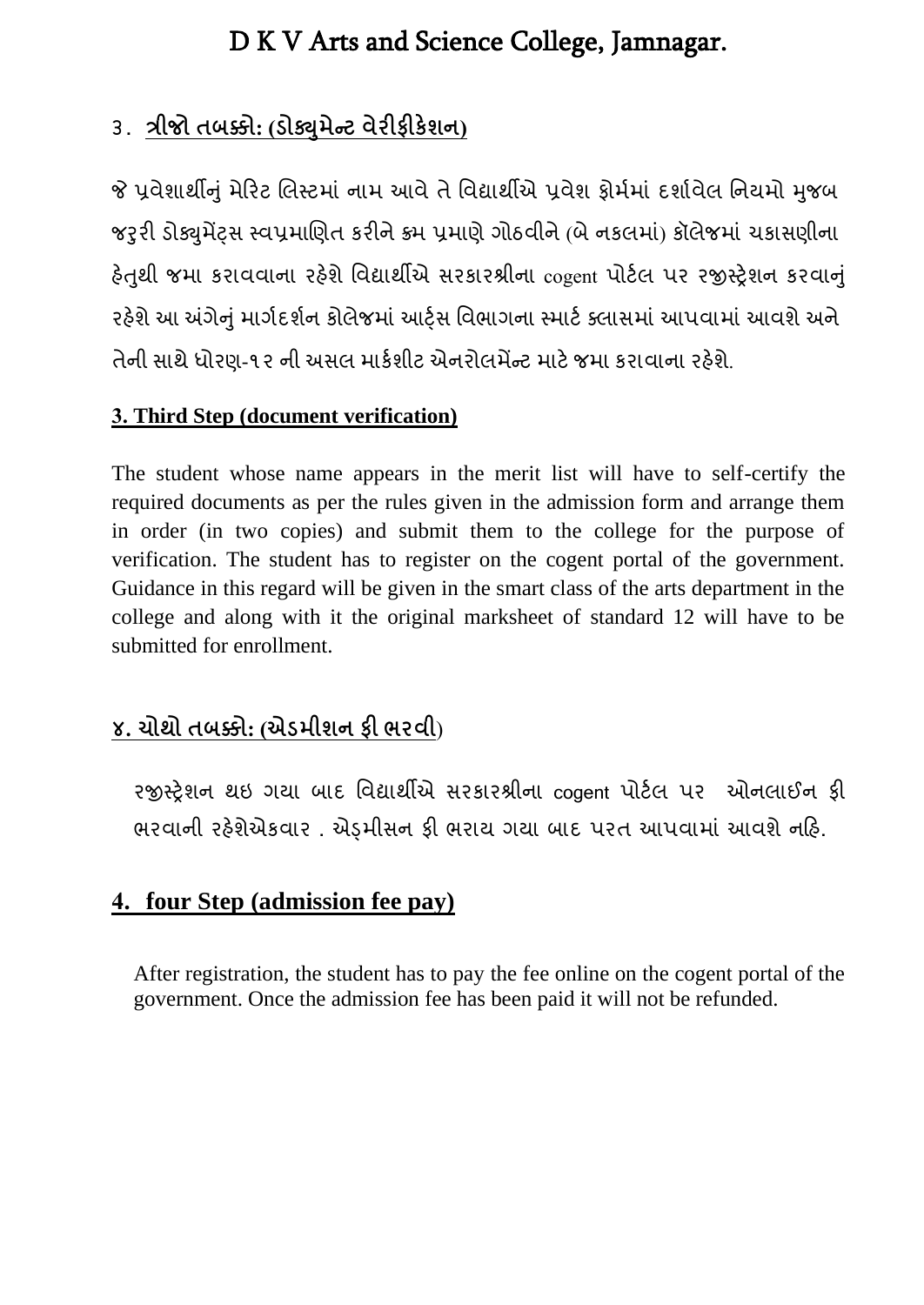## પ્રવેશના નનયમો Rules of admission

1. અનામત જૂથોની પ્રવેશ અંગે ની ટકાવારીનું ધોરણ સરકારશ્રીના પ્રવર્તમાન નિયમો મુજબ આ પ્રમાણે છે.

The standard of percentage of admission of reserved groups is as per the existing rules of the Government.

| અનામત જૂથ                             | અનામત પ્રવેશ અંગેની ટકાવારી |
|---------------------------------------|-----------------------------|
| SC                                    | 7%                          |
| ST                                    | 15 <sub>%</sub>             |
| <b>SEBC</b>                           | 27%                         |
| Economically Weaker Section(EWS)(EBC) | 10 <sub>2</sub>             |

- 2. અનામતના તમામ નિયમો મેરીટ યાદીના પ્રસિધ્ધ થવાના દિવસે અમલમાં હશે તે જ લાગુ પડશે. All the rules of reservation will be applicable only on the day of publication of merit list.
- 3. મેરીટની ગણતરી માટે ધો-૧૨ની ટકાવારી જ ધ્યાને લેવામાં આવશે. જો કોઈ વિદ્યાર્થીની ટકાવારી સરખી હશે તેવા સંજોગોમાં ધો-૧૦ની ટકાવારી ધ્યાને લેવામાં આવશે.

Only percentage of standard 12 will be taken into consideration for calculation of merit. If the percentage of a student is the same then the percentage of Std-10 will be taken into consideration.

4. વર્ષ-2022 પહેલા પાસ થયેલા વિદ્યાર્થીના વર્ષ દીઠ 5 (પાંચ) માર્ક્સ ઓછા કરીને મેરિટ ગણવામાં આવશે.

Merit will be considered by deducting 5 (five) marks per year of the student who passed before the year 2022.

5. ગુજરાત બોર્ડ સિવયના પ્રવેશાર્થીઓએ સૌરાષ્ટ્ર યુનિવર્સિટીનું પ્રોવિઝનલ એલિજિબિલીટી સર્ટીફિકેટ રજૂ કરવાનું રહેશે.

Except Gujarat Board students, the submission of Provisional Eligibility Certificate of Saurashtra University will be compulsory.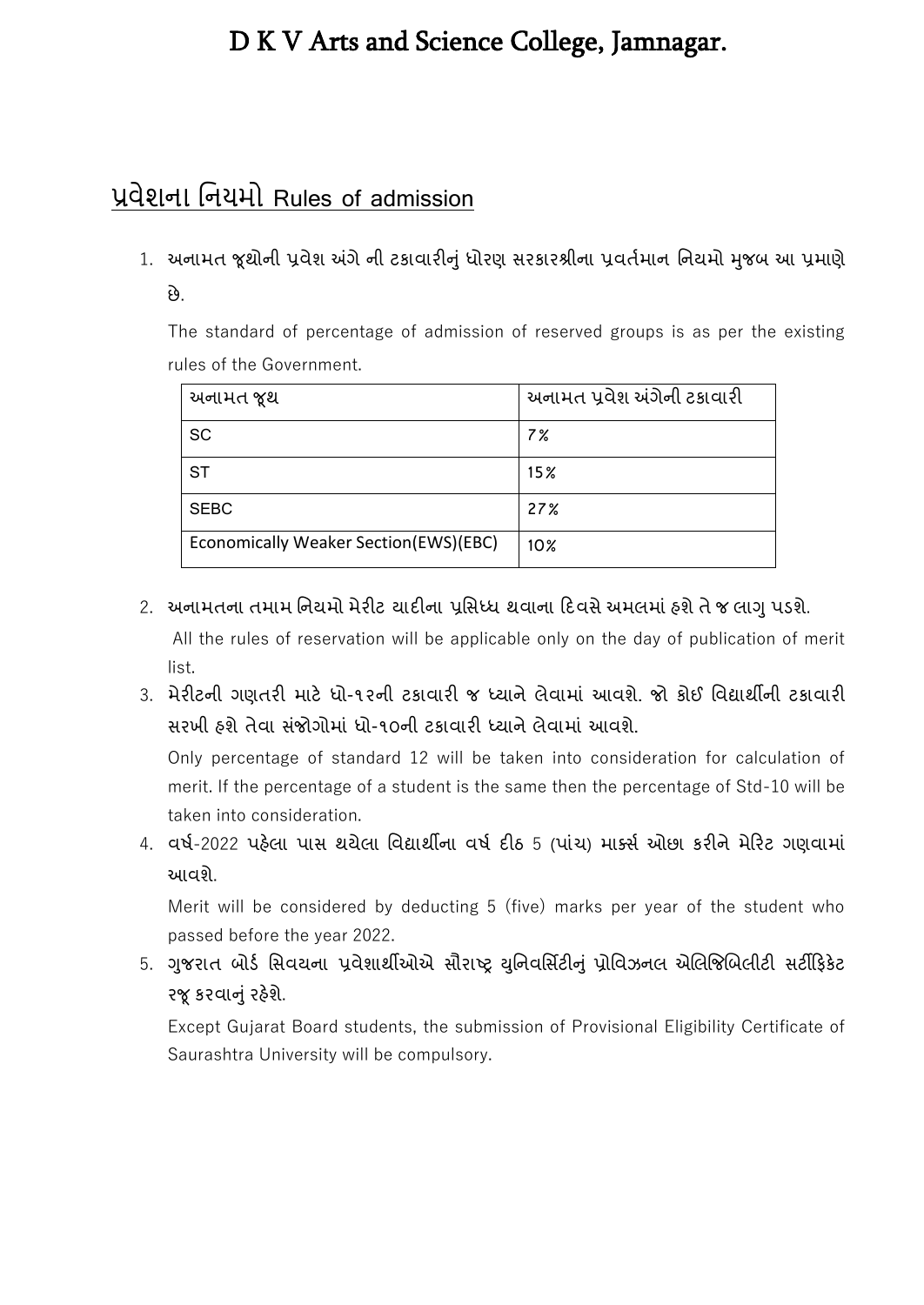#### **F.Y. B.A. Admission: 2022-23**

#### **Instructions**

- 1. Applicant has to fill the Application Form online. અરજદારે અરજીપત્રક ઓનલાઇન ભરવાનું રહેશે.
- 2. Read admission schedule: 2022-23 and instructions very carefully. The admission process will strictly processed as per admission schedule. વર્ષ 2022-23 માં પ્રવેશ મેળવવા માટે પ્રવેશ અંગેની સચનાઓ ધ્યાનથી વાંચો. પ્રવેશ પ્રક્રિયા પ્રવેશ યાદીમાં દર્શાવેલ તારીખો મુજબ જ કરવામાં આવશે.
- 3. a) The marks of 12th only be considered to prepare merit list for admission. પ્રવેશ માટેનું મેરિટ લિસ્ટ તૈયાર કરવા માટે ધોરણ-૧૨માં આવેલ ગુણ જ ગણતરીમાં લેવામાં આવશે.

b) It is applicable for the students who have passed by gracing; only obtained marks (without gracing marks) should be filled in online application form.

ગ્રેસિંગથી પાસ થયેલ વિધ્યાર્થીઓએ ઓનલાઈન પ્રવેશ કોર્મમાં ફક્ત મેળવેલ ગણ જ ધ્યાને લેવામાં આવશે.

- 4. The merit list will be displayed on college website. Admission is strictly on merit based. મેરિટ યાદી, કૉલેજ વેબસાઇટ પર મૂકવામાં આવશે .પ્રવેશ માત્ર મેરિટ આધારિત જ રહેશે.
- 5. Admission /Term fees should be paid online on Cogent Portal only, by students whose names are included in the merit list. પ્રવેશ યાદીમાં સમાવિષ્ટ પ્રવેશાર્થીએ, પ્રવેશ/ સત્ર ફી -ઓનલાઈન Cogent પોર્ટલ પર ભરવાની રહેશે.
- 6. On the selection of candidates in merit list, he/she will have to take printout of the application form along with instructions page. Student and parents will have to sign in the application form as well as in the instructions page. The duly signed application form and instructions page along with required original documents should be submitted to admission committee for verification as per date and time mentioned in admission schedule: 2022-23.

મેરીટ યાદી પ્રમાણે પસંદગી પામતા વિદ્યાર્થિએ અરજીપત્રક અને સૂચનાઓના પેજની પ્રિન્ટ લેવાની રહેશે. વિદ્યાર્થી અને વાલીએ અરજીપત્રક અને સચનાઓના પેજ પર સહી કરવાની રહેશે .એડમિશન શેડ્યલ ૨૦૨૨-૨૩ માં જણાવ્યા મુજબની તારીખ અને સમચે વિદ્યાર્થિએ સહી કરેલ અરજીપત્રક અને સુચનાઓના પેજ, જરૂરી અસલ પ્રમાણપત્રો સાથે ચકાસણી માટે પ્રવેશ સમિતિ સમક્ષ રજૂ કરવાના રહેશે ત્યારબાદજ પ્રવેશ ર્ાન્ય ગણાશે .

7. The self-attested copies of the following certificate must be attached along with the application form. અરજીપત્રક સાર્થે નીચે જણાવેલ પ્રર્ાણપત્રોની સ્ટ્વ-પ્રર્ાલણત નકલ જોડવાની રહેશે.

a) 10th Standard Examination Marksheet (all attempts)  $10^{\text{th}}$  માર્કશીટ ની નકલ (તમામ)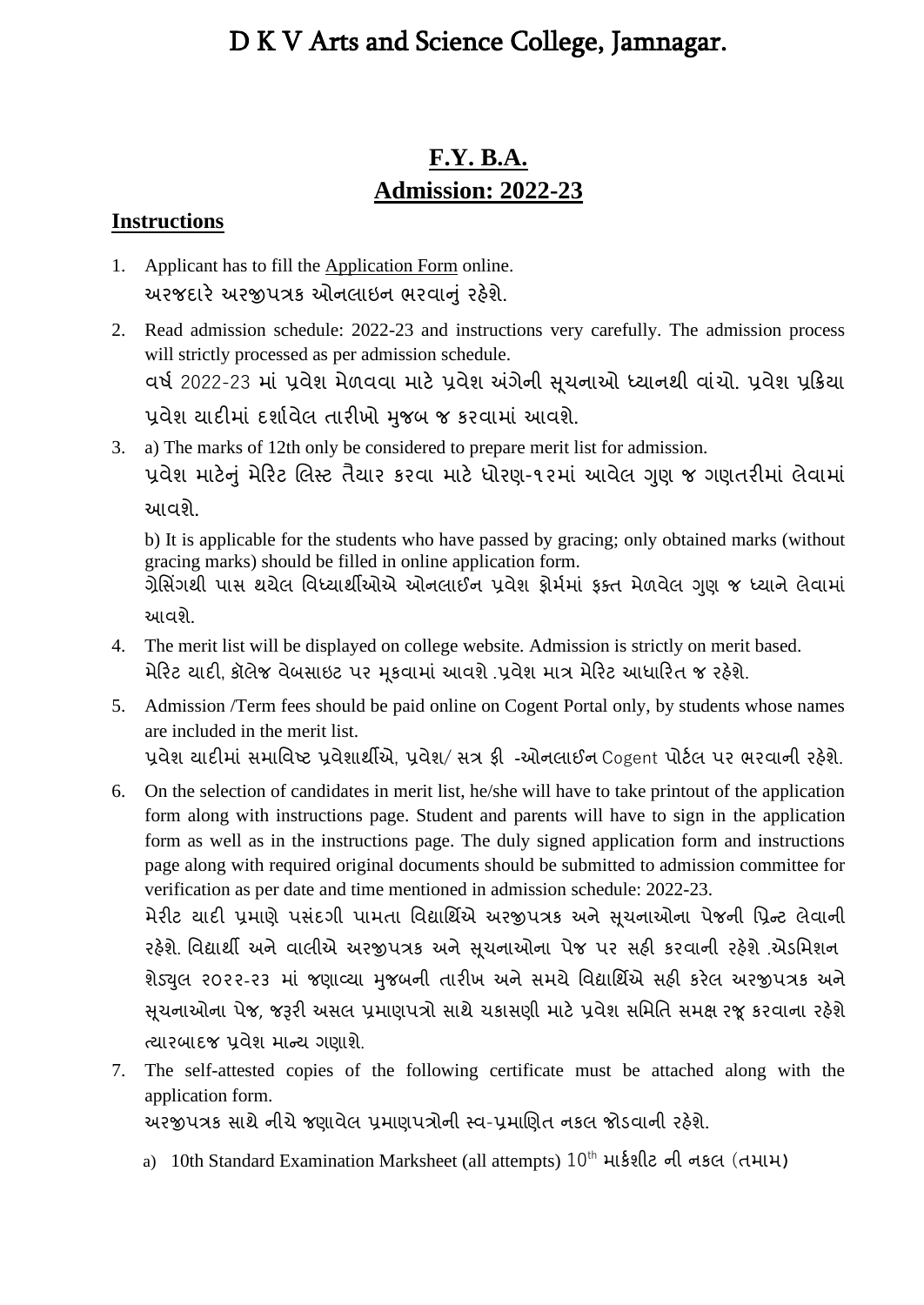- b) 12th Standard Examination Marksheet (all attempts) 12<sup>th</sup> માર્કશીટ ની નકલ (તમામ).
- c) School Leaving certificate શાળા છોડયા અંગેન પ્રર્ાણપત્ર (LC) ની નકલ.
- d) Attempt/Trial certificate given by school. શાળા દ્વારા આપવાર્ાું આવેલ રાયલ સટીરફકેટ ની નકલ.
- e) Aadhar card આધારકાર્ડની નકલ
- f) Caste certificate for a candidate belonging to Scheduled Castes (SC), Scheduled Tribes (ST) and Socially and Educationally Backward Classes (SEBC), issued by the authority empowered by the Government of Gujarat in this behalf, અનામત કેટેગરી (SC, ST, SEBC, EWS) અથવા અન્ય કોઈપણ કેટેગરીનો લાભ લીધેલા ઉમેદિારોએ જે તેકેટેગરીના પ્રર્ાણપત્રોની નકલ સાર્થેલાવવાની રહેશેઅન્યર્થા તેર્નેઅનાર્ત/કેટેગરીનો લાભ ર્ળી શકશેનહી.
- g) Non Creamy Layer (NCL) certificate of the family, issued for the academic year 2022-23, by the authority empowered by the Government of Gujarat in this behalf SEBC કેટેગરીના ઉમેદવારોએ 2022-23 માટે માન્ય હોય તેવં ગુજરાત સરકારના સક્ષમ ઓથોરીટી દ્વારા આપવામાં આવેલ નોન ક્રિમીલેયર સર્ટીફિકેટ (NCL) રજૂ કરવાનુ રહશે.
- h) Certificate of Physical Disability, issued and duly signed by the Civil Surgeon/competent authority, in case of a Physically Handicapped/Divyangjan candidate. શારીરિક દિવ્યાંગ વ્યક્તિ માટે સિવિલ સર્જન અથવા સમકક્ષ અધિકારીએ સહી કરેલ શારીરિક અશક્તતાનું પ્રમાણપત્ર.રજૂ કરવાન રહશે.
- i) Certificate of Ex-Serviceman, duly issued by the Director, Sainik Welfare Board, Gujarat State or by the District Sainik Welfare Officer. ભુતપૂર્વ સર્વિસમેનનું પ્રમાણપત્ર, ડિરેક્ટર, સૈનિક કલ્યાણ બોર્ડ, ગુજરાત રાજ્ય દ્વારા અથવા જિલ્લાના સૈન્ય કલ્યાણ અધિકારી દ્વારા જારી કરાયેલ, જો લાગુ પડતું હોય તો રજૂ કરવાનુ રહશે.
- j) Provisional eligibility certificate (PEC) to be produced from Saurashtra University by the candidates of any other board except GHSEB, Gandhinagar. At the time of filling admission form, PEC number is mandatory. Gujarat Higher Secondary Education Board વસવાયના અન્ય બોડમના વવદ્યાર્થીઓએ સૌરાષ્ટ્ર યુનિવર્સિટિમાથી કામચલાઉ યોગ્યતા પ્રમાણપત્ર Provisional Eligibility Certificate (PEC) કઢાવવાનું રઠેશે. અરજીપત્રક ભરતી વખતે PEC નંબર નાખવો કરજિયાત છે.
- k) Original mark sheets of 12th standard and school Leaving Certificate (LC) to be submitted in college at the time of verification of documents for enrolment process. પ્રમાણપત્રોની ચકાસણી સમચે ધોરણ 12 ની ઓરિજનલ માર્કશીટ અને શાળા છોડયાનું પ્રમાણપત્ર (LC) કોલેજર્ાું જર્ા કરાવવાના રહેશે.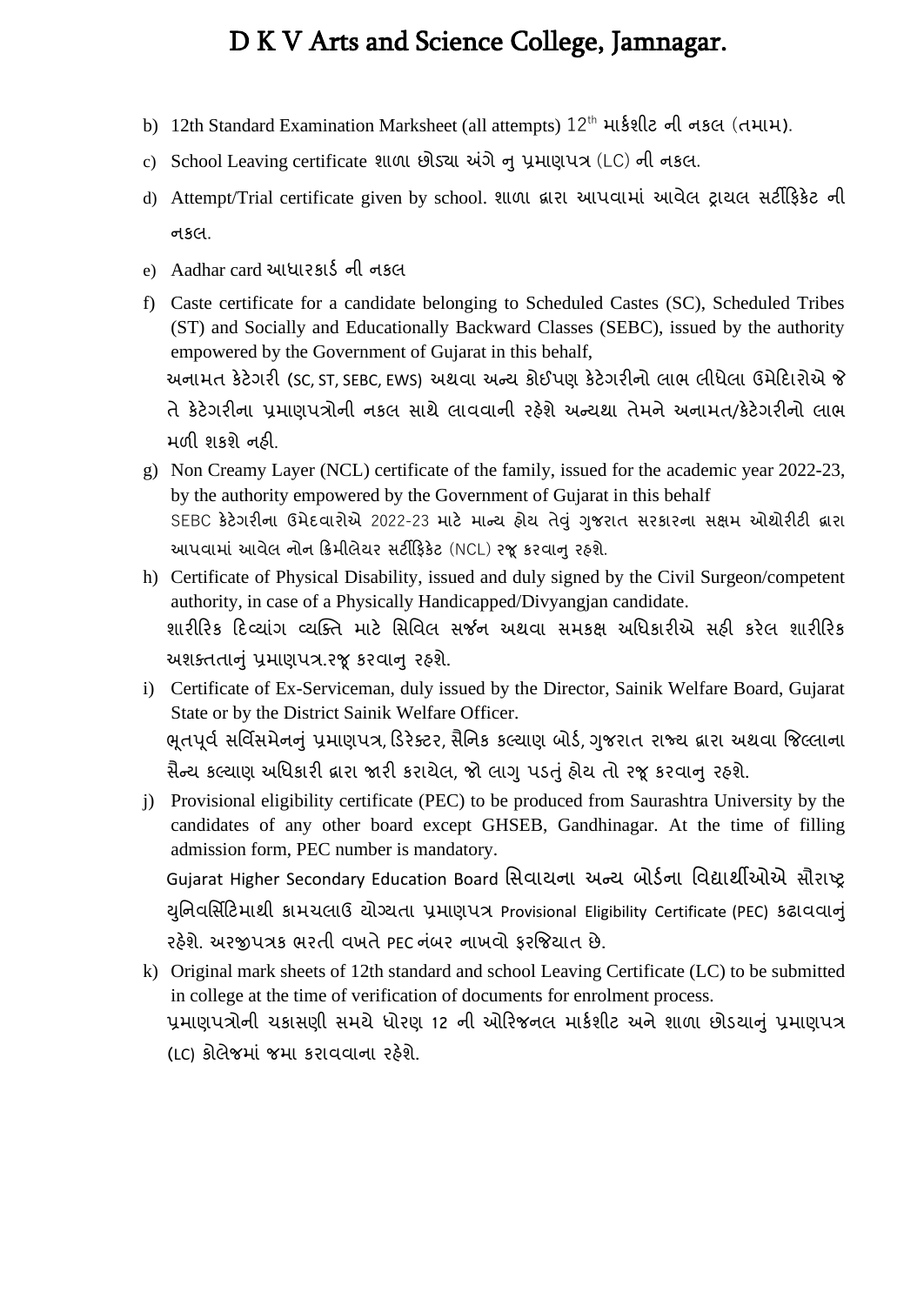- **Note:** The candidate shall attach only those self-attested copies which are necessary to be attached with the application form. ઉર્ેદવાર ફતત તે જ સ્ટ્વ-પ્રર્ાલણત નકલો જોડશે જે અરજી ફોર્મ સાર્થે જોડાવા ર્ાટે જરૂરી છે.
- 8. During whole admission process, if applicants have given any wrong information than that application will be treated as cancelled. સર્ગ્ર પ્રવેશ પ્રરિયા દરમ્યાન પ્રવેશાર્થી દ્વારા કોઈ પણ પ્રકારની ર્ારહતી ખોટી આપવાર્ાું આવેલ હશે તો તે અરજી રદ કરવાને પાત્ર ર્થશે .
- 9. Application form fee and admission fee will be paid online only as per above instructions given by government. Therefore, do not approach college to pay any kind of fees manually. પ્રવેશ ફોર્મ તથા પ્રવેશ ફી ઉપર જણાવ્યા મુજબ સરકારશ્રીની સુચના પ્રમાણે માત્ર ઓનલાઇન જ ભરવાના રહેશે તેથી પ્રવેશ ફોર્મ કે પ્રવેશ ફી ઓફલાઇન ભરવા માટે કોલેજ કાર્યાલયમાં આવવું નહી. અરજીપત્રક તર્થા એડવર્શન ફી ર્ાત્ર ઓનલાઇન ભરવાની રહેશે.
- 10. At the time document verification student has to register him / herself on cogent portal. for that necessary guidance will be given in smart class of Arts wing of this college. પ્રમાણપત્રોની ચકાસણી સાથે જ વિદ્યાર્થીનું cogent પોર્ટલ પર રજીસ્ટ્રેશન કરી ઓનલાઈન ફી ભરવાની થાય છે. આ અંગેનું તમામ માર્ગદર્શન આ કોલેજના આર્ટસ વિભાગમાં આવેલ સ્માર્ટ ક્લાસમાં આપવામાં આવશે.

#### **11. Application fee, once paid will not be refunded.**

**એડમમશન ફી એક વખત ભરાઈ ગયા બાદ પરત આપવામાાં આવશેનહીં .**

12. If the applicant fails to verify the documents and/or pay the fee as mentioned in the admission schedule, the admission will be treated as cancelled automatically and the next applicant will get the chance of admission.

એડમિશન શેડ્યલમાં જણાવ્યા મુજબ, જો નિયત સમયમાં વિદ્યાર્થી કી ભરવામાં અને / અથવા ચકાસણી પ્રરિયાર્ાું વનષ્ટ્ફળ જશે તો તેનો પ્રવેશ પરનો હક રદ કરવાર્ાું આવશે અને તેની પછીના ઉર્ેદવારને પ્રવેશનો લાભ આપવાર્ાું આવશે .

13. Student must attend lectures regularly. Student must follow all instructions given from government at any time along with regulations of the college. If he/she fails to follow these rules than, institute has rights to cancelled his/her admission. વિદ્યાર્થીએ વર્ગો નિયમિત ભરવાના રહેશે .સરકારશ્રી તરફથી મળતી વખતોવખતની તમામ સુચનાઓનું તથા કોલેજના નીતિ નિયમોનું પાલન કરવાનું રહેશે. જો વિદ્યાર્થી દ્વારા આ નિયમોનું પાલન કરવામાં

નહી આવે તો તેનો પ્રવેશ રદ કરવાને પાત્ર ર્થશે .

- 14. Any type of job during the college hours is not permitted. વવદ્યાર્થીએ કોલેજના સર્ય દરમ્યાન કોઈ પણ પ્રકારની નોકરી કરવાની રહેશે નહીં.
- 15. Discipline and good behavior is expected from every student. દરેક વિદ્યાર્થી પાસે શિસ્ત અને સૃવ્યવહારનો આગ્રહ રાખવામા આવે છે.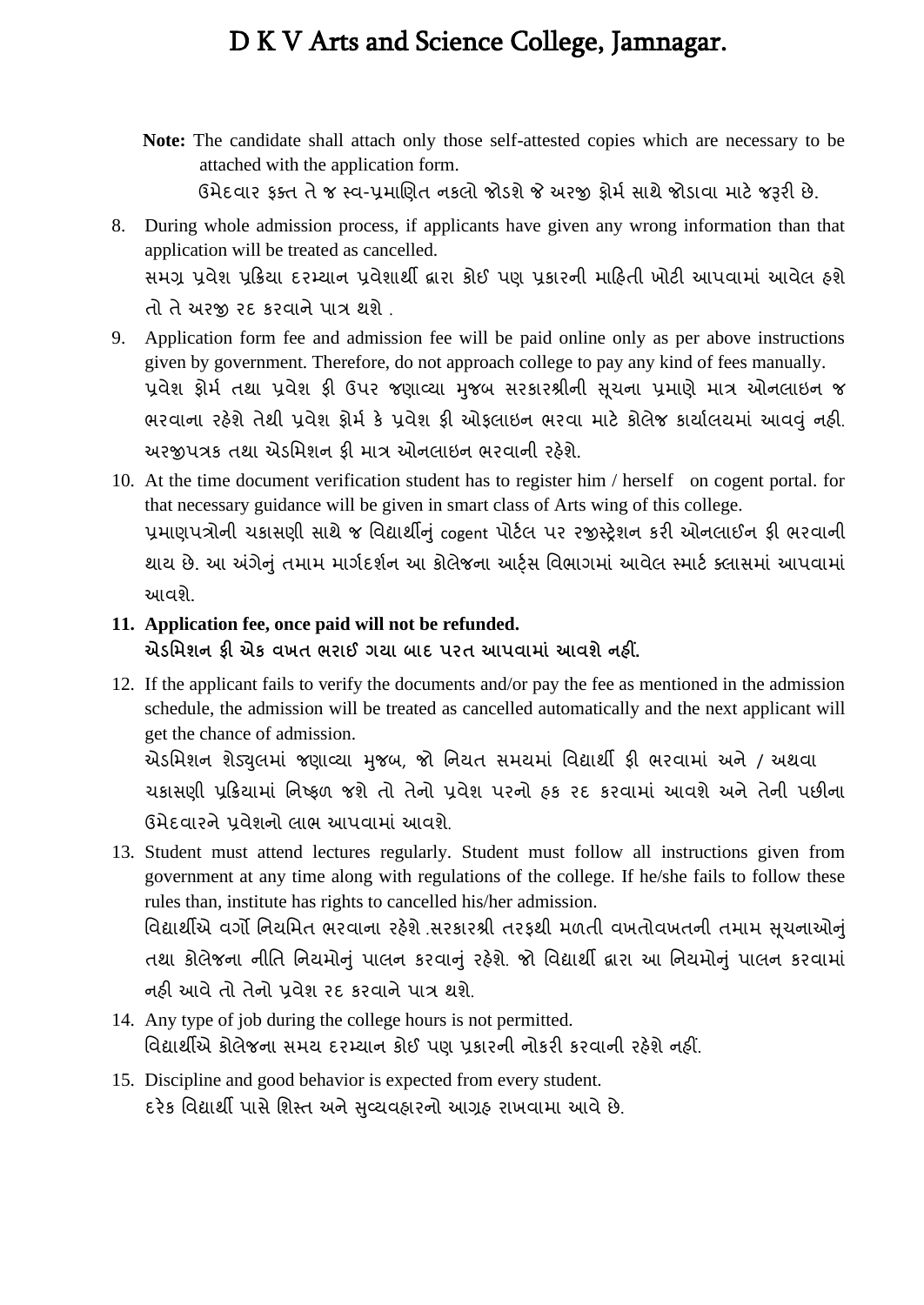16. Candidate can select any one group. Once a group is selected, it will not be changed in any circumstances. The final decision on subject selection will be taken by the admission committee keeping in view the number. વિદ્યાર્થીએ કોઈ પણ એક ગ્રુપ પસંદ કરવાનું રહેશે. એક ગ્રુપ પસંદ થઈ ગયા પછી બદલી આપવામાં આવશે નહીં. **સખ્ાં યાનેધ્યાનમાાં રાખીનેમવષય પસાંદગી અંગેનો આખરી મનર્ણય પ્રવેશ**

**સમમમતનો રહશે ે.**

| <b>GROUP</b>                                                | $CORE*$           | <b>ELECTIVE-1</b>        | ELECTIVE-2               | <b>COMPULSORY</b> | <b>CLASSICAL</b><br><b>LANGUAGE</b> |  |
|-------------------------------------------------------------|-------------------|--------------------------|--------------------------|-------------------|-------------------------------------|--|
| $B-1$                                                       | <b>GUJARATI</b>   | <b>HINDI</b>             | <b>SANSKRIT</b>          | <b>ENG/HINDI</b>  | <b>SANSKRIT</b>                     |  |
| $B-2$                                                       | <b>GUJARATI</b>   | <b>ENGLISH</b>           | <b>HINDI</b>             | <b>ENG/HINDI</b>  | <b>SANSKRIT</b>                     |  |
| $B-3$                                                       | <b>HINDI</b>      | <b>SANSKRIT</b>          | <b>GUJARATI</b>          | <b>HINDI</b>      | <b>SANSKRIT</b>                     |  |
| $B-4$                                                       | <b>HINDI</b>      | <b>GUJARATI</b>          | <b>ENGLISH</b>           | <b>HINDI</b>      | <b>SANSKRIT</b>                     |  |
| $B-5$                                                       | <b>ENGLISH</b>    | <b>HINDI</b>             | <b>SANSKRIT</b>          | <b>ENGLISH</b>    | <b>SANSKRIT</b>                     |  |
| $B-6$                                                       | <b>ENGLISH</b>    | <b>SANSKRIT</b>          | <b>GUJARATI</b>          | <b>ENGLISH</b>    | <b>SANSKRIT</b>                     |  |
| $B-7$                                                       | <b>SANSKRIT</b>   | <b>HINDI</b>             | <b>ENGLISH</b>           | <b>ENG/HINDI</b>  | <b>SANSKRIT</b>                     |  |
| $B-8$                                                       | <b>SANSKRIT</b>   | <b>GUJARATI</b>          | <b>HINDI</b>             | <b>ENG/HINDI</b>  | <b>SANSKRIT</b>                     |  |
| $B-9$                                                       | <b>SANSKRIT</b>   | <b>ENGLISH</b>           | <b>HINDI</b>             | <b>ENG/HINDI</b>  | <b>SANSKRIT</b>                     |  |
| $S-1$                                                       | <b>HISTORY</b>    | <b>POLITICAL SCIENCE</b> | <b>ECONOMICS</b>         | <b>ENG/HINDI</b>  | <b>SANSKRIT</b>                     |  |
| $S-2$                                                       | <b>HISTORY</b>    | <b>PHILOSOPHY</b>        | <b>POLITICAL SCIENCE</b> | <b>ENG/HINDI</b>  | <b>SANSKRIT</b>                     |  |
| $S-3$                                                       | <b>ECONOMICS</b>  | <b>POLITICAL SCIENCE</b> | <b>HISTORY</b>           | <b>ENG/HINDI</b>  | <b>SANSKRIT</b>                     |  |
| $S-4$                                                       | <b>ECONOMICS</b>  | <b>HISTORY</b>           | <b>PSYCHOLOGY</b>        | <b>ENG/HINDI</b>  | <b>SANSKRIT</b>                     |  |
| $S-5$                                                       | POLITICAL SCIENCE | <b>ECONOMICS</b>         | <b>HISTORY</b>           | <b>ENG/HINDI</b>  | <b>SANSKRIT</b>                     |  |
| $S-6$                                                       | POLITICAL SCIENCE | <b>HISTORY</b>           | <b>PHILOSOPHY</b>        | <b>ENG/HINDI</b>  | <b>SANSKRIT</b>                     |  |
| $S-7$                                                       | <b>PHILOSOPHY</b> | <b>HISTORY</b>           | <b>PSYCHOLOGY</b>        | <b>ENG/HINDI</b>  | <b>SANSKRIT</b>                     |  |
| $S-8$                                                       | <b>PHILOSOPHY</b> | <b>PSYCHOLOGY</b>        | <b>HISTORY</b>           | <b>ENG/HINDI</b>  | <b>SANSKRIT</b>                     |  |
| વિદ્યાર્થી જે કોર વિષય પસંદ કરશે તે વિષયના બધા જ પેપર TY BA |                   |                          |                          |                   |                                     |  |

**માાં ભર્વાના રહશે ે.)**

#### **Undertaking**

I have read all instructions as mentioned above. I am fully agreed with the points mentioned in instructions.

Date: (Signature of student)

Place:

Date: (Signature of parents)